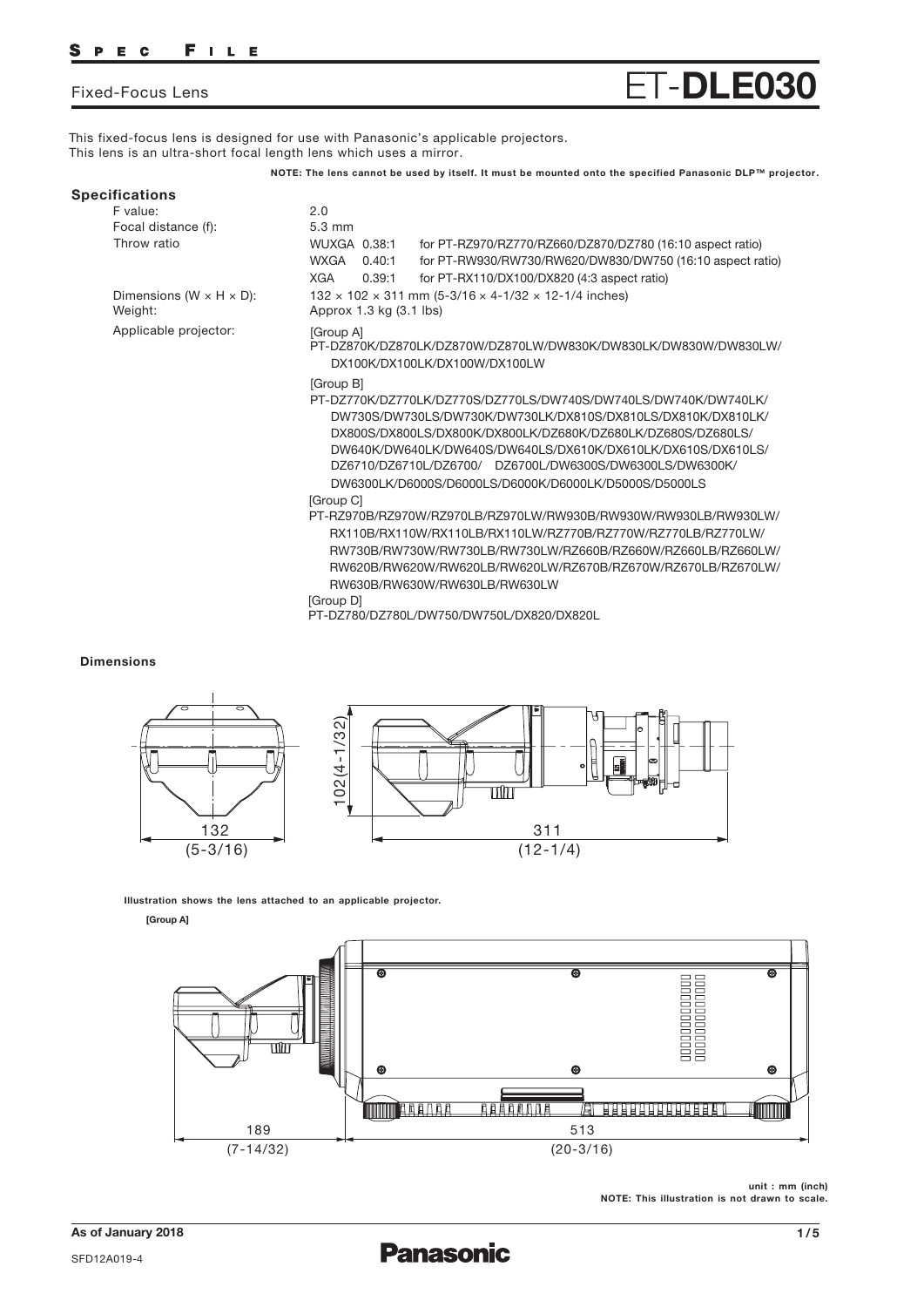# Fixed-Focus Lens **ET-DLE030**

**[Group B]**



**[Group C]**



**[Group D]**



**unit : mm (inch) NOTE: This illustration is not drawn to scale.**

For information on the projection distance, refer to the specifications for the projector to which the lens will be mounted. DLP is a trademark of Texas Instruments. Weights and dimensions shown are approximate. Specifications subject to change without notice.

SFD12A019-4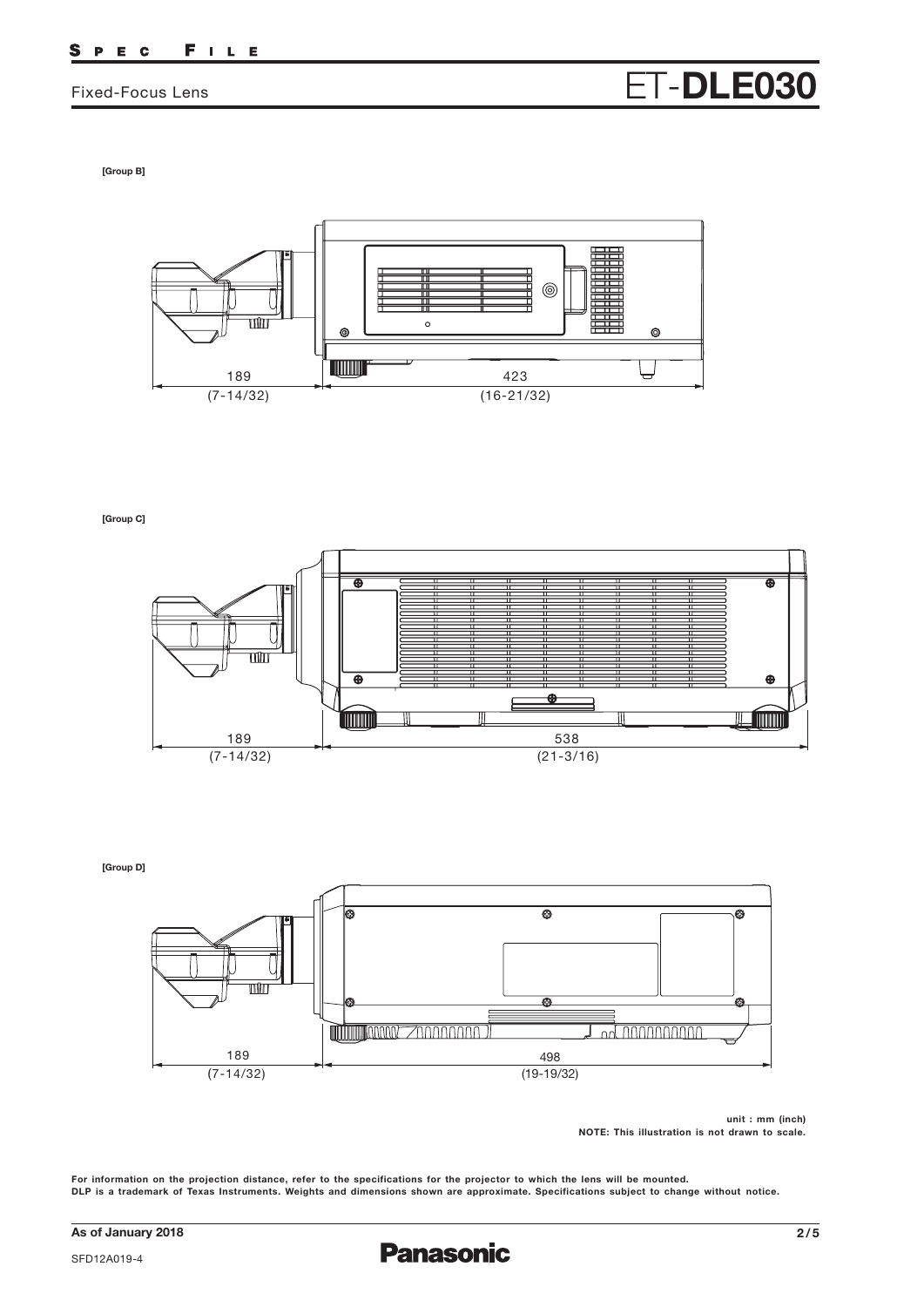## Fixed-Focus Lens **ET-DLE030**

## **ET-DLE030 Projection Distance Table**

### **RZ670/DZ870/DZ770/DZ680/DZ6710/DZ6700**

**16 : 10 (WUXGA ; 1920 × 1200)**

|                                       |                                  |                |               |                                                                              |                                          |                                           |                                         | Ultra-short focal length lens      | Close-up system dimensions         | ET-DLE030                                               |                                                  |                                                                |                                                     |
|---------------------------------------|----------------------------------|----------------|---------------|------------------------------------------------------------------------------|------------------------------------------|-------------------------------------------|-----------------------------------------|------------------------------------|------------------------------------|---------------------------------------------------------|--------------------------------------------------|----------------------------------------------------------------|-----------------------------------------------------|
|                                       |                                  | Throw ratio    |               | 0.38:1                                                                       | (0.39:1)                                 |                                           |                                         | From rear of<br>set to screen (L4) |                                    |                                                         | From top of set to<br>bottom edge of screen (A1) |                                                                | From bottom of set to<br>bottom edge of screen (A2) |
| Diagonal<br>image<br>size<br>(Inches) | Diagonal<br>image<br>size<br>(m) | Height<br>(SH) | Width<br>(SW) | Projection distance<br>(From mirror<br>reflective surface<br>to screen) (L1) | From tip<br>of lens<br>to screen<br>(L2) | From front<br>of set<br>to screen<br>(L3) | RZ970<br><b>RZ770</b><br>RZ660<br>RZ670 | DZ870                              | DZ770<br>DZ680<br>DZ6710<br>DZ6700 | RZ970<br><b>RZ770</b><br>RZ660<br><b>RZ670</b><br>DZ870 | DZ770<br>DZ680<br>DZ6710<br>DZ6700               | RZ970<br><b>RZ770</b><br><b>RZ660</b><br><b>RZ670</b><br>DZ870 | DZ770<br>DZ680<br>DZ6710<br>DZ6700                  |
| 100                                   | 2.54                             | 1.35           | 2.15          | 0.82                                                                         | 0.84                                     | 0.65                                      | 0.12                                    | 0.14                               | 0.23                               | 0.43                                                    | 0.44                                             | 0.63                                                           | 0.61                                                |
| 120                                   | 3.05                             | 1.62           | 2.59          | 0.98                                                                         | 1.00                                     | 0.82                                      | 0.28                                    | 0.30                               | 0.39                               | 0.53                                                    | 0.54                                             | 0.73                                                           | 0.71                                                |
| 150                                   | 3.81                             | 2.02           | 3.23          | 1.23                                                                         | 1.25                                     | 1.06                                      | 0.52                                    | 0.55                               | 0.64                               | 0.68                                                    | 0.69                                             | 0.88                                                           | 0.86                                                |
| 200                                   | 5.08                             | 2.69           | 4.31          | 1.63                                                                         | 1.66                                     | 1.47                                      | 0.93                                    | 0.95                               | 1.04                               | 0.93                                                    | 0.94                                             | 1.13                                                           | 1.11                                                |
| 250                                   | 6.35                             | 3.37           | 5.39          | 2.04                                                                         | 2.06                                     | 1.87                                      | 1.34                                    | 1.36                               | 1.45                               | 1.18                                                    | 1.19                                             | 1.38                                                           | 1.36                                                |
| 300                                   | 7.62                             | 4.04           | 6.46          | 2.45                                                                         | 2.47                                     | 2.28                                      | 1.74                                    | 1.77                               | 1.86                               | 1.43                                                    | 1.44                                             | 1.63                                                           | 1.61                                                |
| 350                                   | 8.89                             | 4.71           | 7.54          | 2.85                                                                         | 2.88                                     | 2.69                                      | 2.15                                    | 2.18                               | 2.27                               | 1.69                                                    | 1.69                                             | 1.89                                                           | 1.87                                                |

Unit : feet

Unit : meters

|                                       |                                  |                |               |                                                                              |                                          |                                           |                                         | Ultra-short focal length lens | Close-up system dimensions         | ET-DLE030                                               |                                                                  |                                                                |                                                                  |
|---------------------------------------|----------------------------------|----------------|---------------|------------------------------------------------------------------------------|------------------------------------------|-------------------------------------------|-----------------------------------------|-------------------------------|------------------------------------|---------------------------------------------------------|------------------------------------------------------------------|----------------------------------------------------------------|------------------------------------------------------------------|
|                                       |                                  | Throw ratio    |               | 0.38:1                                                                       | (0.39:1)                                 |                                           |                                         | From rear of                  |                                    |                                                         | From top of set to                                               |                                                                | From bottom of set to                                            |
| Diagonal<br>image<br>size<br>(Inches) | Diagonal<br>image<br>size<br>(m) | Height<br>(SH) | Width<br>(SW) | Projection distance<br>(From mirror<br>reflective surface<br>to screen) (L1) | From tip<br>of lens<br>to screen<br>(L2) | From front<br>of set<br>to screen<br>(L3) | RZ970<br><b>RZ770</b><br>RZ660<br>RZ670 | set to screen (L4)<br>DZ870   | DZ770<br>DZ680<br>DZ6710<br>DZ6700 | RZ970<br><b>RZ770</b><br><b>RZ660</b><br>RZ670<br>DZ870 | bottom edge of screen (A1)<br>DZ770<br>DZ680<br>DZ6710<br>DZ6700 | RZ970<br><b>RZ770</b><br><b>RZ660</b><br><b>RZ670</b><br>DZ870 | bottom edge of screen (A2)<br>DZ770<br>DZ680<br>DZ6710<br>DZ6700 |
| 100                                   | 2.54                             | 4.4            | 7.1           | 2.7                                                                          | 2.8                                      | 2.1                                       | 0.4                                     | 0.5                           | 0.8                                | 1.4                                                     | 1.4                                                              | 2.1                                                            | 2.0                                                              |
| 120                                   | 3.05                             | 5.3            | 8.5           | 3.2                                                                          | 3.3                                      | 2.7                                       | 0.9                                     | 1.0                           | 1.3                                | 1.7                                                     | 1.8                                                              | 2.4                                                            | 2.3                                                              |
| 150                                   | 3.81                             | 6.6            | 10.6          | 4.0                                                                          | 4.1                                      | 3.5                                       | 1.7                                     | 1.8                           | 2.1                                | 2.2                                                     | 2.3                                                              | 2.9                                                            | 2.8                                                              |
| 200                                   | 5.08                             | 8.8            | 14.1          | 5.4                                                                          | 5.4                                      | 4.8                                       | 3.0                                     | 3.1                           | 3.4                                | 3.1                                                     | 3.1                                                              | 3.7                                                            | 3.6                                                              |
| 250                                   | 6.35                             | 11.0           | 17.7          | 6.7                                                                          | 6.8                                      | 6.1                                       | 4.4                                     | 4.5                           | 4.8                                | 3.9                                                     | 3.9                                                              | 4.5                                                            | 4.5                                                              |
| 300                                   | 7.62                             | 13.3           | 21.2          | 8.0                                                                          | 8.1                                      | 7.5                                       | 5.7                                     | 5.8                           | 6.1                                | 4.7                                                     | 4.7                                                              | 5.4                                                            | 5.3                                                              |
| 350                                   | 8.89                             | 15.5           | 24.7          | 9.4                                                                          | 9.4                                      | 8.8                                       | 7.1                                     | 7.1                           | 7.4                                | 5.5                                                     | 5.5                                                              | 6.2                                                            | 6.1                                                              |



Projection distance calculation formula

**Projection Distance Calculation Table Screen aspect ratio 16:10**

|  | L3: From screen to front of set |  |  |
|--|---------------------------------|--|--|
|  | L4: From screen to rear of set  |  |  |

L1: Projection distance

L2: From screen to tip of lens

r of set A1: From bottom edge of screen to top of set

A2: From bottom edge of screen to bottom of set

(from screen to mirror reflective surface)

| L1 (m) = $0.3205 \times$ Diagonal image size + 0.00467                    |                                                                               |  |  |  |  |  |  |  |
|---------------------------------------------------------------------------|-------------------------------------------------------------------------------|--|--|--|--|--|--|--|
| Calculation formula for distance from top of set to bottom edge of screen |                                                                               |  |  |  |  |  |  |  |
|                                                                           | RZ970/RZ770/RZ660/RZ670/DZ870 A1 (m) = 0.1977 x Diagonal image size - 0.07210 |  |  |  |  |  |  |  |
| DZ770/DZ680/DZ6710/DZ6700                                                 | A1 (m) = $0.1977 \times$ Diagonal image size - $0.06710$                      |  |  |  |  |  |  |  |

**Panasonic**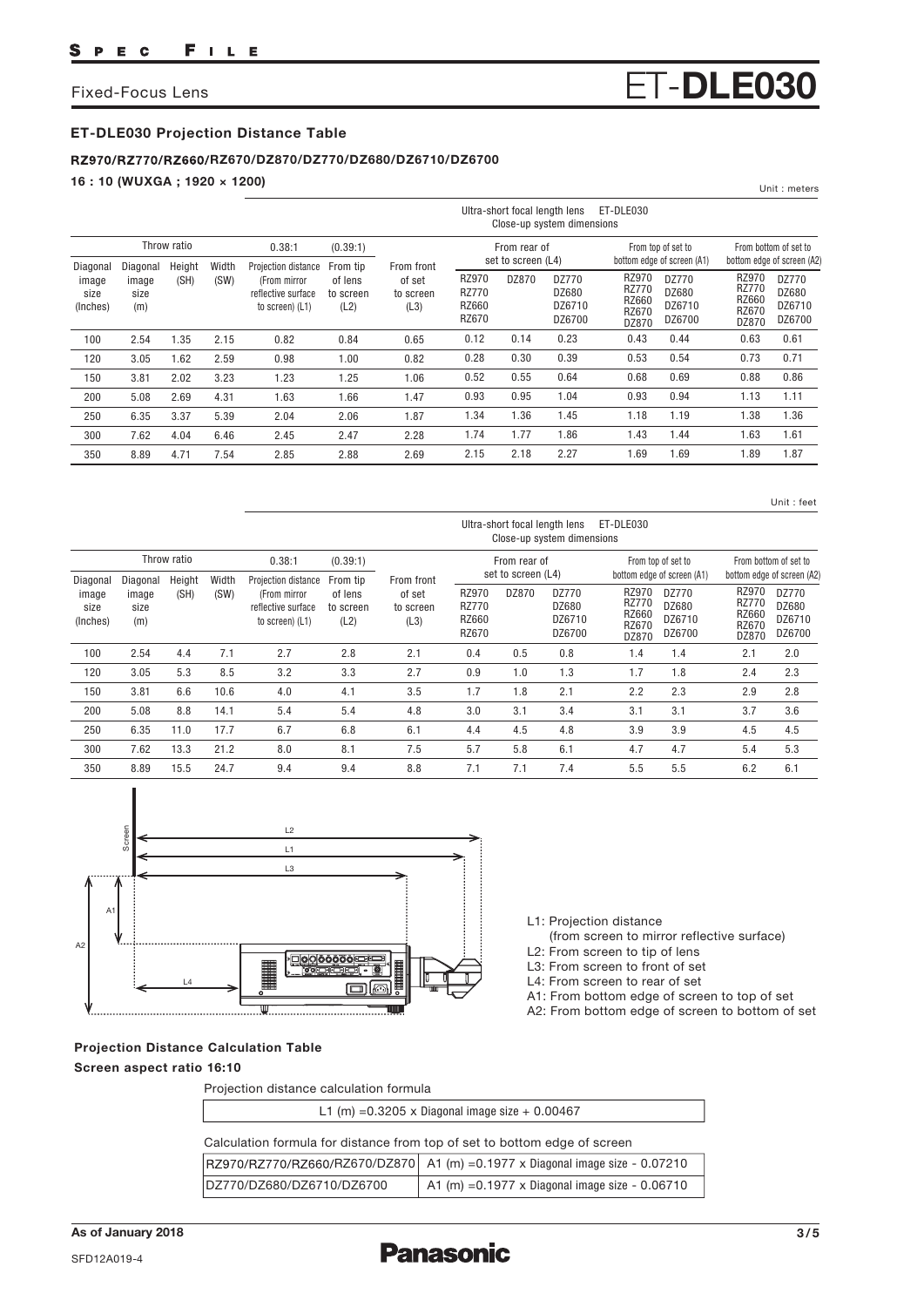#### FILE S P E C

# Fixed-Focus Lens **ET-DLE030**

## **RW630/DW830/DW740/DW730/DW640/DW6300**

**16 : 10 (WXGA ; 1280 × 800)**

|                           |                      |             |       |                                                       |                              |                             |                                                       | Ultra-short focal length lens      | Close-up system dimensions      | ET-DLE030                                                    |                                          |                                                       |                                            |
|---------------------------|----------------------|-------------|-------|-------------------------------------------------------|------------------------------|-----------------------------|-------------------------------------------------------|------------------------------------|---------------------------------|--------------------------------------------------------------|------------------------------------------|-------------------------------------------------------|--------------------------------------------|
|                           |                      | Throw ratio |       | 0.40:1                                                | (0.41:1)                     |                             |                                                       | From rear of                       |                                 |                                                              | From top of set to                       |                                                       | From bottom of set to                      |
| Diagonal                  | Diagonal             | Height      | Width | Projection distance                                   | From tip                     | From front                  |                                                       | set to screen (L4)<br><b>DW830</b> | <b>DW740</b>                    | RW930                                                        | bottom edge of screen (A1)               | <b>RW930</b>                                          | bottom edge of screen (A2)<br><b>DW740</b> |
| image<br>size<br>(Inches) | image<br>size<br>(m) | (SH)        | (SW)  | (From mirror<br>reflective surface<br>to screen) (L1) | of lens<br>to screen<br>(L2) | of set<br>to screen<br>(L3) | <b>RW930</b><br><b>RW730</b><br><b>RW620</b><br>RW630 |                                    | <b>DW730</b><br>DX640<br>DW6300 | <b>RW730</b><br><b>RW620</b><br><b>RW630</b><br><b>DW830</b> | <b>DW740</b><br>DW730<br>DX640<br>DW6300 | <b>RW730</b><br><b>RW620</b><br>RW630<br><b>DW830</b> | DW730<br>DX640<br>DW6300                   |
| 100                       | 2.54                 | 1.35        | 2.15  | 0.86                                                  | 0.88                         | 0.69                        | 0.16                                                  | 0.18                               | 0.27                            | 0.59                                                         | 0.59                                     | 0.79                                                  | 0.77                                       |
| 120                       | 3.05                 | 1.62        | 2.59  | 1.03                                                  | 1.05                         | 0.86                        | 0.33                                                  | 0.35                               | 0.44                            | 0.72                                                         | 0.72                                     | 0.92                                                  | 0.90                                       |
| 150                       | 3.81                 | 2.02        | 3.23  | 1.29                                                  | 1.31                         | 1.12                        | 0.58                                                  | 0.61                               | 0.70                            | 0.92                                                         | 0.92                                     | 1.12                                                  | 1.10                                       |
| 200                       | 5.08                 | 2.69        | 4.31  | 1.71                                                  | 1.74                         | 1.55                        | 1.01                                                  | 1.04                               | 1.13                            | 1.25                                                         | 1.25                                     | 1.45                                                  | 1.43                                       |
| 250                       | 6.35                 | 3.37        | 5.39  | 2.14                                                  | 2.16                         | 1.98                        | 1.44                                                  | 1.46                               | 1.55                            | 1.58                                                         | 1.58                                     | 1.78                                                  | 1.76                                       |
| 300                       | 7.62                 | 4.04        | 6.46  | 2.57                                                  | 2.59                         | 2.40                        | 1.86                                                  | 1.89                               | 1.98                            | 1.91                                                         | 1.91                                     | 2.11                                                  | 2.09                                       |
| 350                       | 8.89                 | 4.71        | 7.54  | 3.00                                                  | 3.02                         | 2.83                        | 2.29                                                  | 2.32                               | 2.41                            | 2.24                                                         | 2.24                                     | 2.44                                                  | 2.42                                       |
|                           |                      |             |       |                                                       |                              |                             |                                                       |                                    |                                 |                                                              |                                          |                                                       |                                            |

Unit : feet

Unit : meters

|                                       |                                  |                |               |                                                                              |                                          |                                           |                                                       | Ultra-short focal length lens | Close-up system dimensions               | ET-DLE030                                                             |                                                                        |                                                                              |                                                                               |
|---------------------------------------|----------------------------------|----------------|---------------|------------------------------------------------------------------------------|------------------------------------------|-------------------------------------------|-------------------------------------------------------|-------------------------------|------------------------------------------|-----------------------------------------------------------------------|------------------------------------------------------------------------|------------------------------------------------------------------------------|-------------------------------------------------------------------------------|
|                                       |                                  | Throw ratio    |               | 0.40:1                                                                       | (0.41:1)                                 |                                           |                                                       | From rear of                  |                                          |                                                                       | From top of set to                                                     |                                                                              | From bottom of set to                                                         |
| Diagonal<br>image<br>size<br>(Inches) | Diagonal<br>image<br>size<br>(m) | Height<br>(SH) | Width<br>(SW) | Projection distance<br>(From mirror<br>reflective surface<br>to screen) (L1) | From tip<br>of lens<br>to screen<br>(L2) | From front<br>of set<br>to screen<br>(L3) | RW930<br><b>RW730</b><br><b>RW620</b><br><b>RW630</b> | set to screen (L4)<br>DW830   | DW740<br><b>DW730</b><br>DX640<br>DW6300 | RW930<br><b>RW730</b><br><b>RW620</b><br><b>RW630</b><br><b>DW830</b> | bottom edge of screen (A1)<br><b>DW740</b><br>DW730<br>DX640<br>DW6300 | <b>RW930</b><br><b>RW730</b><br><b>RW620</b><br><b>RW630</b><br><b>DW830</b> | bottom edge of screen (A2)<br><b>DW740</b><br><b>DW730</b><br>DX640<br>DW6300 |
| 100                                   | 2.54                             | 4.4            | 7.1           | 2.8                                                                          | 2.9                                      | 2.3                                       | 0.5                                                   | 0.6                           | 0.9                                      | 1.9                                                                   | 1.9                                                                    | 2.6                                                                          | 2.5                                                                           |
| 120                                   | 3.05                             | 5.3            | 8.5           | 3.4                                                                          | 3.5                                      | 2.8                                       | 1.1                                                   | 1.2                           | 1.4                                      | 2.4                                                                   | 2.4                                                                    | 3.0                                                                          | 2.9                                                                           |
| 150                                   | 3.81                             | 6.6            | 10.6          | 4.2                                                                          | 4.3                                      | 3.7                                       | 1.9                                                   | 2.0                           | 2.3                                      | 3.0                                                                   | 3.0                                                                    | 3.7                                                                          | 3.6                                                                           |
| 200                                   | 5.08                             | 8.8            | 14.1          | 5.6                                                                          | 5.7                                      | 5.1                                       | 3.3                                                   | 3.4                           | 3.7                                      | 4.1                                                                   | 4.1                                                                    | 4.7                                                                          | 4.7                                                                           |
| 250                                   | 6.35                             | 11.0           | 17.7          | 7.0                                                                          | 7.1                                      | 6.5                                       | 4.7                                                   | 4.8                           | 5.1                                      | 5.2                                                                   | 5.2                                                                    | 5.8                                                                          | 5.8                                                                           |
| 300                                   | 7.62                             | 13.3           | 21.2          | 8.4                                                                          | 8.5                                      | 7.9                                       | 6.1                                                   | 6.2                           | 6.5                                      | 6.3                                                                   | 6.3                                                                    | 6.9                                                                          | 6.8                                                                           |
| 350                                   | 8.89                             | 15.5           | 24.7          | 9.8                                                                          | 9.9                                      | 9.3                                       | 7.5                                                   | 7.6                           | 7.9                                      | 7.3                                                                   | 7.3                                                                    | 8.0                                                                          | 7.9                                                                           |



**Projection Distance Calculation Table Screen aspect ratio 16:10**

| L1: Projection distance |  |
|-------------------------|--|
| (from screen to mirr    |  |

- ror reflective surface) L2: From screen to tip of lens
- L3: From screen to front of set
- L4: From screen to rear of set
- A1: From bottom edge of screen to top of set
- A2: From bottom edge of screen to bottom of set

| Projection distance calculation formula                                   |                                                                              |  |  |  |  |  |  |  |  |
|---------------------------------------------------------------------------|------------------------------------------------------------------------------|--|--|--|--|--|--|--|--|
| L1 (m) = $0.3365$ x Diagonal image size + 0.00467                         |                                                                              |  |  |  |  |  |  |  |  |
| Calculation formula for distance from top of set to bottom edge of screen |                                                                              |  |  |  |  |  |  |  |  |
|                                                                           | RW930/RW730/RW620/RW630/DW830 A1 (m) =0.2597 x Diagonal image size - 0.07396 |  |  |  |  |  |  |  |  |
| DW740/DW730/DW640/DW6300                                                  | $ A1 (m) = 0.2597 \times$ Diagonal image size - 0.06896                      |  |  |  |  |  |  |  |  |

**Panasonic**